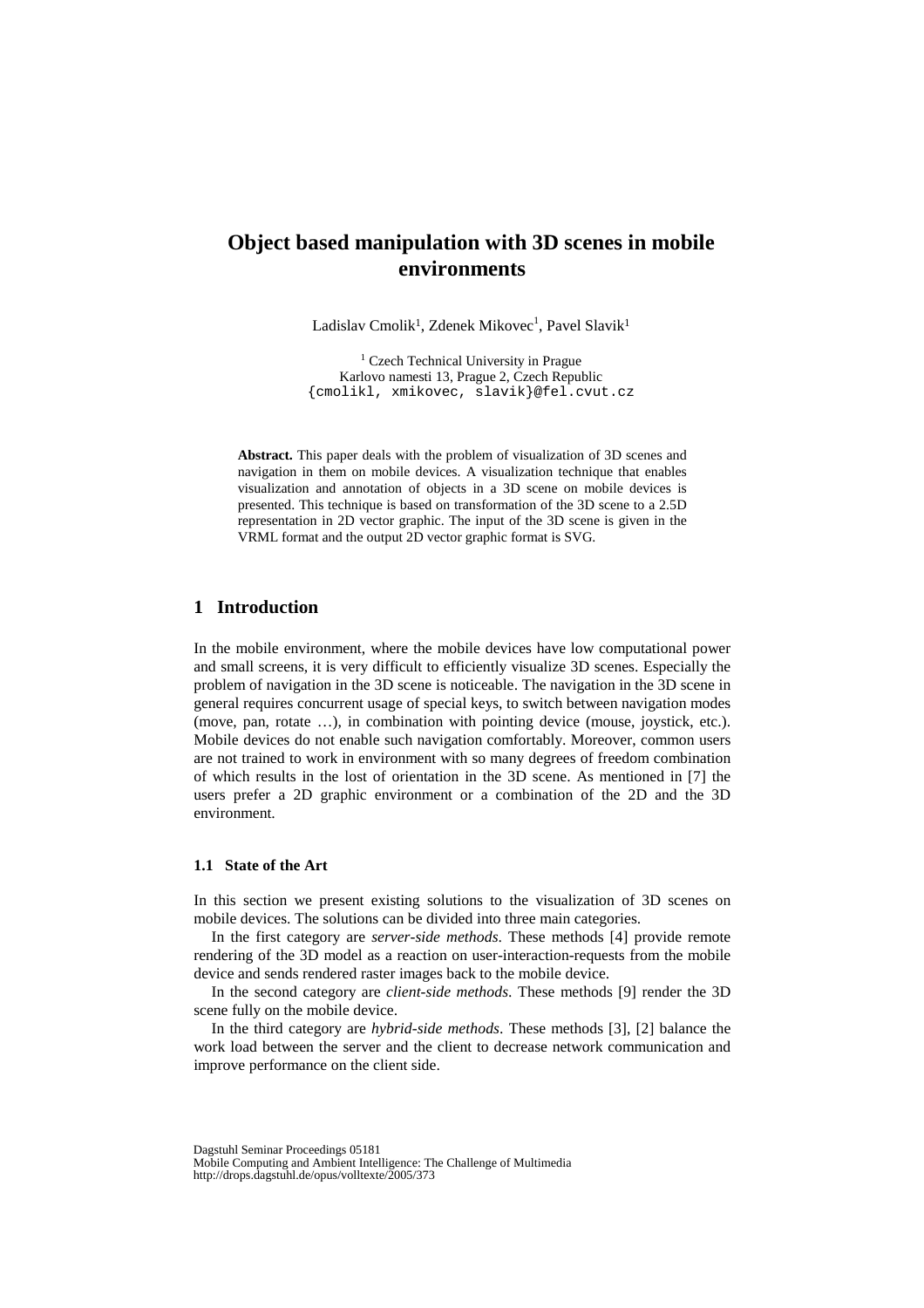The server-side and the client-side methods do not give satisfactory results. The server-side methods achieve frame-rate around 7 fps [4], [9] due to time spent on rendering on the server and the transfer through wireless network. The client-side methods achieve approximately the same frame-rate as server-side methods, but due to low computational power of mobile devices. With so low frame-rate and so small resolution of raster images the system is suitable only for visualization of one 3D model at time. The visualization of a larger 3D scene will result in hard navigation in the scene and in lost of orientation of the user.

The hybrid-side methods achieve suitable frame-rate (20 fps), but allow only low visual quality of the rendered scene due to line oriented visualization.

Notice that none of the methods focuses on the navigation problem or allows user to interact with objects in the scene. Our approach described in the next section addresses also these problems.

#### **1.2 Our Approach**

Our approach is a hybrid-side method. It is based on transformation of the 3D scene by means of projection to the 2D vector image. The transformation preserves the object oriented representation of the 3D scene - each 3D object is rendered individually. The resulting 2D vector image has 2.5D representation (each 2D object is located in its own projection plane and the objects are ordered by distance from camera). This object oriented approach allows the user to individually manipulate the objects in the 2.5D scene. To implement these features the vector graphic format SVG (Scalable Vector Graphics) [5] was chosen as the 2.5D scene description format. SVG is object oriented and supports zooming, panning and interaction with the objects. The whole transformation and visualization process is distributed between a server and a mobile device. The transformation is performed on the server side. The 2.5D representation of the 3D scene is sent to the mobile device, where it is visualized. (see Figure 1). The visualization of 2D data is computationally less expensive than visualization of 3D data and therefore the response of the mobile device on user interactions is faster.



**Figure 1**. Distribution of the visualization process of 3D scene

The following text describes the use case where the visualization process described above will be used.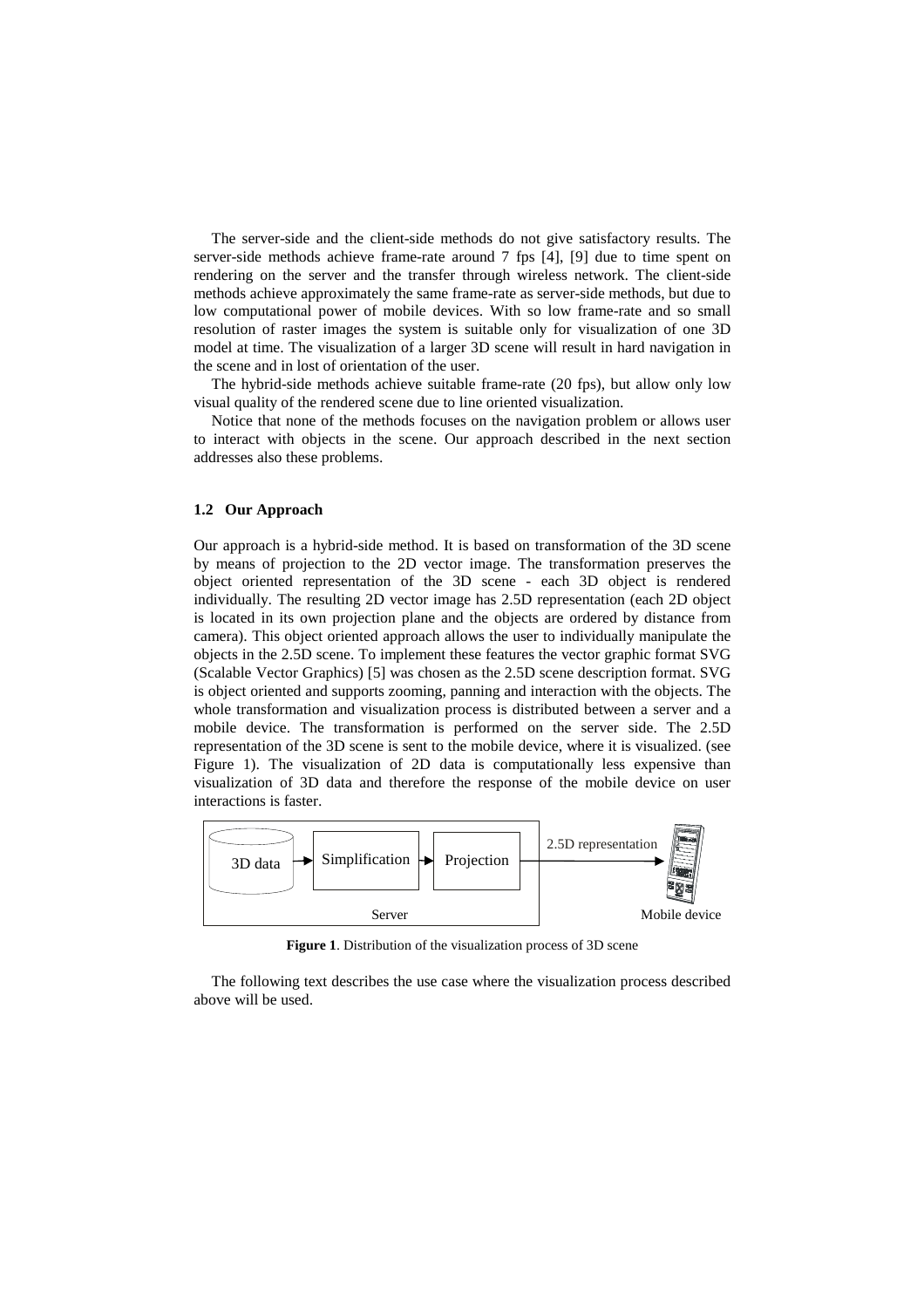#### **1.3 Use Case**

Let us consider a person equipped with a PDA visiting a part of a city (in general a 3D scene). His/her task is to investigate the spatial structure of this city part. So s/he retrieves the information needed from the knowledge management system through the wireless network. The data delivered to the client are not in the original 3D form (that is not suitable for the usage in mobile environment) but they have been transformed to 2.5D form by means of process described above. The position of the user (avatar) in the 3D scene will be used as a viewpoint position for the transformation to the 2.5D scene representation.

The person is able to locate objects in his/her region of interest (e.g. s/he might be interested in placement of some objects in the scene). These objects might be in general hidden behind other objects in 2.5D scene from his current point of view. To perform these activities the person needs specific tools at his/her disposal to manipulate, annotate, interact and change visualization modes of the objects on PDA. These tools should be more flexible in comparison with tools available in traditional 3D browsers. Moreover they should be less demanding from the point of computational power (as PDA is much less powerful than standard PCs). In our case such a tool is an SVG viewer.

### **2 Implementation of the Transformation Process**

Our approach is based on a distributed visualization pipeline (server/client), see the Figure 2. The input of the visualization pipeline is a scene graph obtained by the 3D scene parser. The visualization pipeline can be described as follows:



**Figure 2**. The visualization pipeline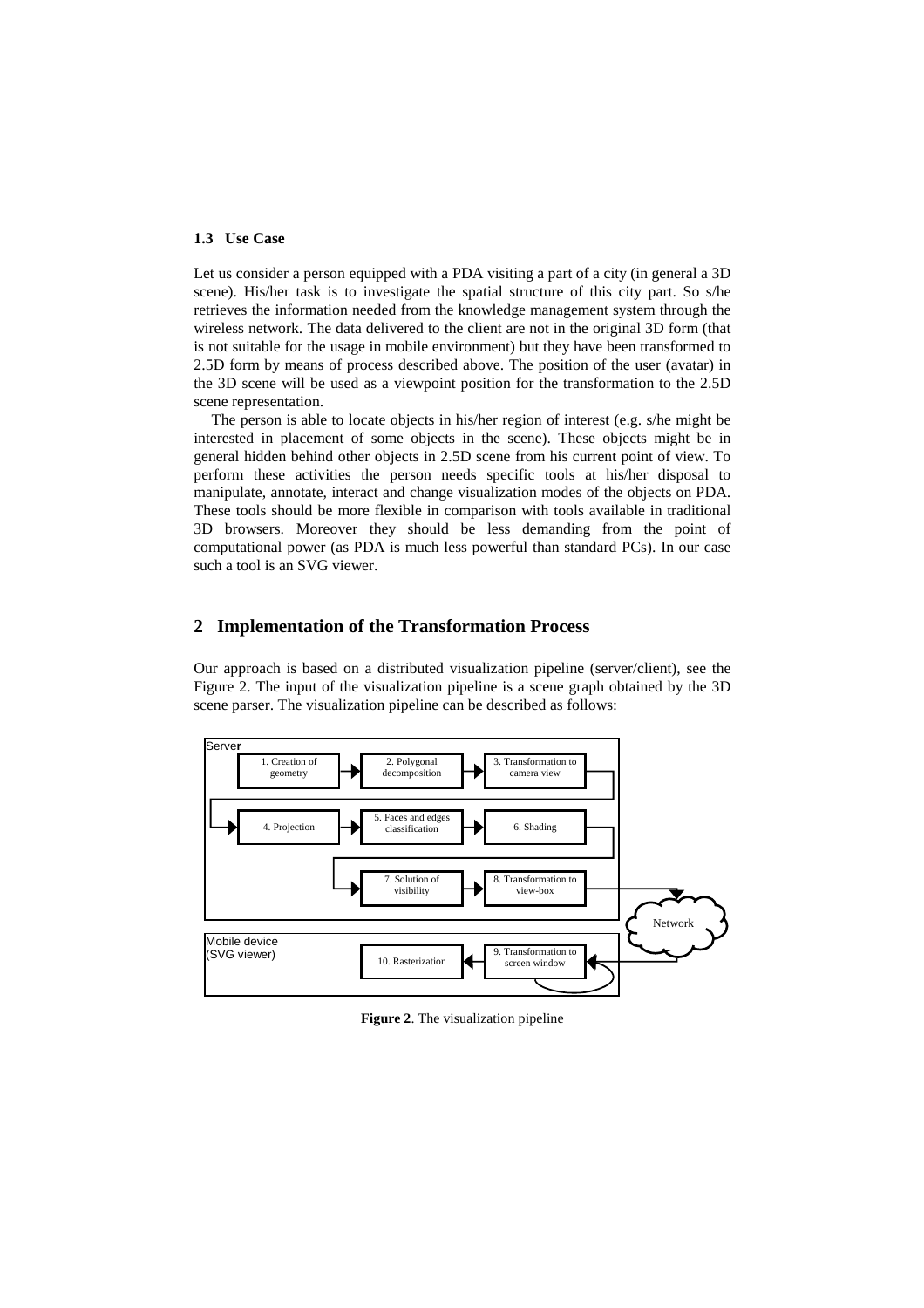- 1. The geometrical representation is created for each 3D object in the 3D scene.
- 2. All polynomial faces (Bezier patches) are decomposed to convex polygons.
- 3. The 3D scene is transformed to the to the camera view.
- 4. The 3D scene is projected to the viewing plane.
- 5. All edges are classified to front, border and hidden ones. All faces are classified to front and back.
- 6. All faces are shaded.
- 7. The visibility in the 3D scene is solved.
- 8. The viewing plane is transformed to the view-box.
- 9. The view-box is transformed to the screen window.
- 10.The objects in screen window are rasterized on the screen.

Steps 1 to 8 are performed on the server side by our system and steps 9 and 10 are performed on the mobile device by an SVG editor. A mobile SVG editor has been implemented in the framework of the Mummy project, for more details see [6]. Note that all operations on the server side have to be performed in the object space (individual 3D object transformation), while the rasterization step (10) is performed on the mobile device.

The structure of the visualization pipeline is a standard one, except the back-faces are not culled and the solution of visibility is performed in object space. All algorithms are modified to be able to handle the back-faces. Our innovative approach to the solution of visibility in object space is described in the next section.

#### **2.1 Solution of Visibility**

The rasterization step is performed on the mobile device in the last step of the visualization pipeline, therefore the visibility of a 3D scene, which is solved on the server side, has to be solved in the object space and none of the raster oriented methods (e.g. z-buffer, ray-tracing) is suitable for our purposes.

The most appropriate method meeting most of our criteria is the painter's algorithm. In our approach the painter's algorithm generates an ordered list of 2D projections of 3D objects. Each individual 2D projection is in vector representation (SVG). The ordering in the list is generated according to the distance of the object from the camera view (viewpoint). The painter's algorithm has following properties:

 It is face oriented and allows easy description of the flat shaded faces in the 2.5D scene.

 It supports various visualizations of the 2.5D scene, because it contains information about all faces, edges and vertices in original 3D scene.

It is capable to handle intersecting faces.

It is balanced between the rendering speed and the size of the final 2.5D scene.

The painter's algorithm preserves almost the same number of faces in the output 2.5D scene (including the backfaces) as in the input 3D scene. The information about the ordering of the 2D objects in the 2.5D representation is at disposal. The fact that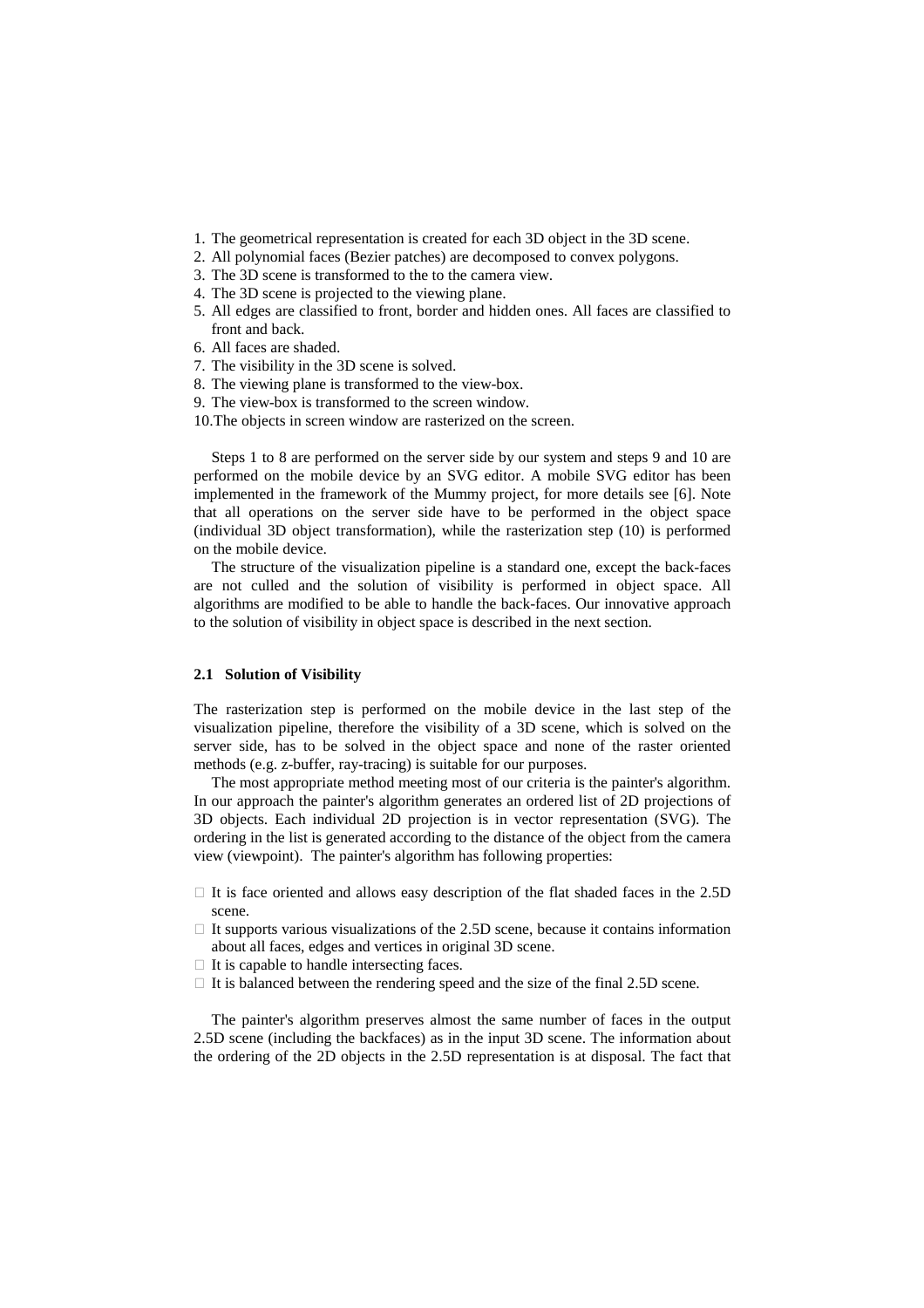the 2.5D scene contains information about all faces, edges and vertices is very important for visualization and annotation of the scene. It is described in the next section.

Our implementation of the painter's algorithm is the full painter's algorithm. The painter's problem and an occurrence of intersecting faces are handled correctly. The painter's algorithm, as well as our implementation, has the  $O(n^2)$  computational complexity - *n* is the number of faces in the 3D scene. More information about our implementation of the painter's algorithm can be found in [1].

### **3 Various Visualization Modes of Projected Data**

The painter's algorithm preserves the information about all objects and also about their order with respect to the camera view. Investigation of the 3D scene in 2D space does not allow the user to access all the 3D information (like information about the objects hidden around the corner). Our approach reduces this problem benefiting form the 2.5D representation and by introducing special modes of objects visualization.

The SVG used for 2.5D representation of the 3D scene is an XML based format, therefore the CSS (Cascading Style Sheets) can be used to define various visualization modes of the 2D objects. To each SVG file a CSS representing the visualization modes is attached. Moreover SVG enables interactive and selective change of a visualization mode of an object in the SVG file. This support of various visualizations compensates in some way the movement of avatar in the 3D scene. We will demonstrate this feature on following scenario.

Let us consider that the user equipped with PDA is surveying a street with two rows of houses and an object (head of monkey). The corresponding visualization of the original 3D scene can be seen in Figure 3. The task of the user is to explore the scene.



**Figure 3**. The initial visualization of the 3D scene (a street with two rows of houses)

The user can view the 2.5D scene in various visualization modes (the objects can be displayed in solid, semitransparent or wire-frame mode). Moreover zooming,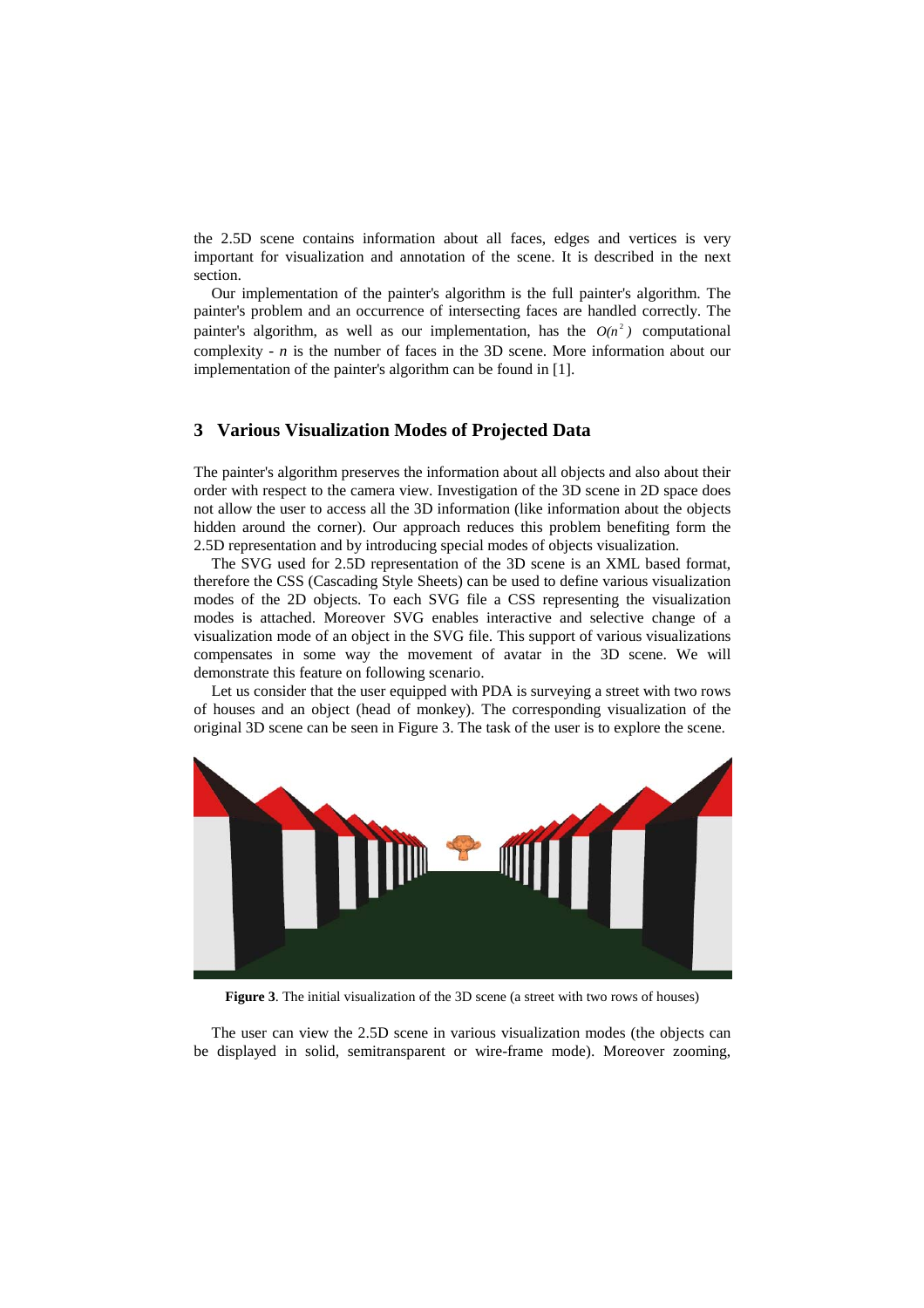panning can be used without sending any request to the server. The user can also annotate the objects in 2.5D scene.



**Figure 4**. The houses visualized in wire-frame mode. A cat hidden behind houses could be identified

The user needs to examine the scene in detail. The 2.5D scene in Figure 3 is not informative enough, because some objects can be hidden behind houses. The user changes the visualization mode of all houses to wire-frame mode to see if some objects are hidden behind houses (see Figure 4).

Now the user found out that a cat is hidden behind houses. The user switches all houses back to solid visualization mode, except houses before the cat (see Figure 5).



**Figure 5**. The houses are visualized in solid mode, except the houses before the cat.

The user wants to attach an annotation to the cat. For annotation purposes he zooms the cat in order to create unambiguous relation between the annotation and the cat (see Figure 6).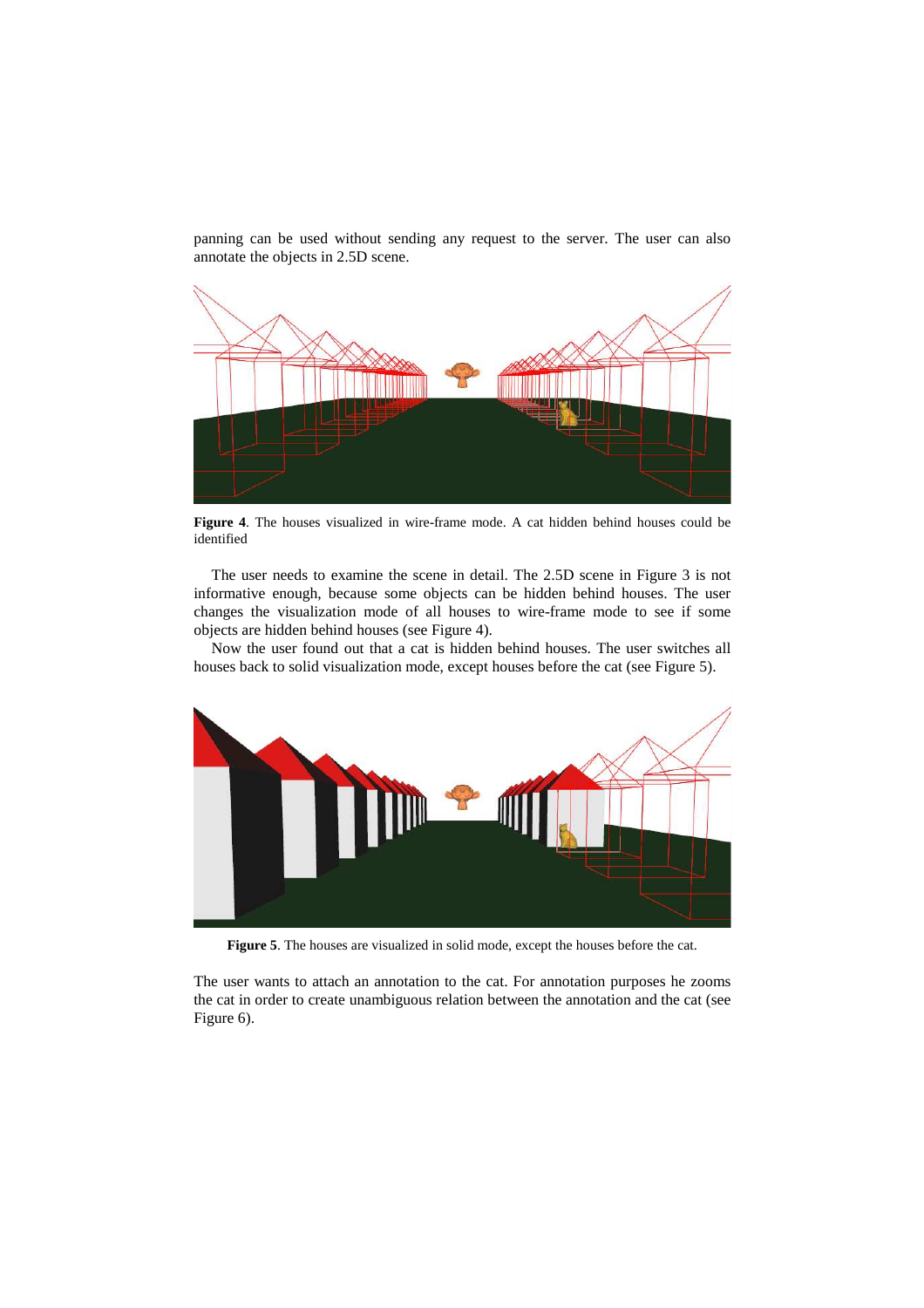

**Figure 6.** The user zoomed to the cat in order to create unambiguous relation with the annotation

Now the user can create a multimedia annotation, e.g. voice record and attach it to the cat.

Notice that the whole process of scene exploration is done only on the client side (no requests to server are sent). The request is sent only in the phase of annotation creation.

## **4 Testing**

The testing was focused on the performance of our application. The performance test was focused on the painter's algorithm, because the painter's algorithm consumes a significant amount of time from the whole time spent on the visualization. We have created a special testing object with high complexity (large number of faces). Several 3D models of monkey with different level of detail were generated. The models have been visualized by our application and the time spent on the painter's algorithm has been measured. The results are as follows.

The size of SVG file depends linearly on the number of faces. The computational complexity depends quadratically on the number of faces. This corresponds with the  $O(n^2)$  computational complexity of the painter's algorithm. The measurement showed that the performance of the current implementation of the painter's algorithm is sufficient for scenes with relatively small number of faces (up to 2000). In such a case the time of 2.5D scene generation requires about 2 seconds. The typical scene used in our use case contains up to 1000 faces.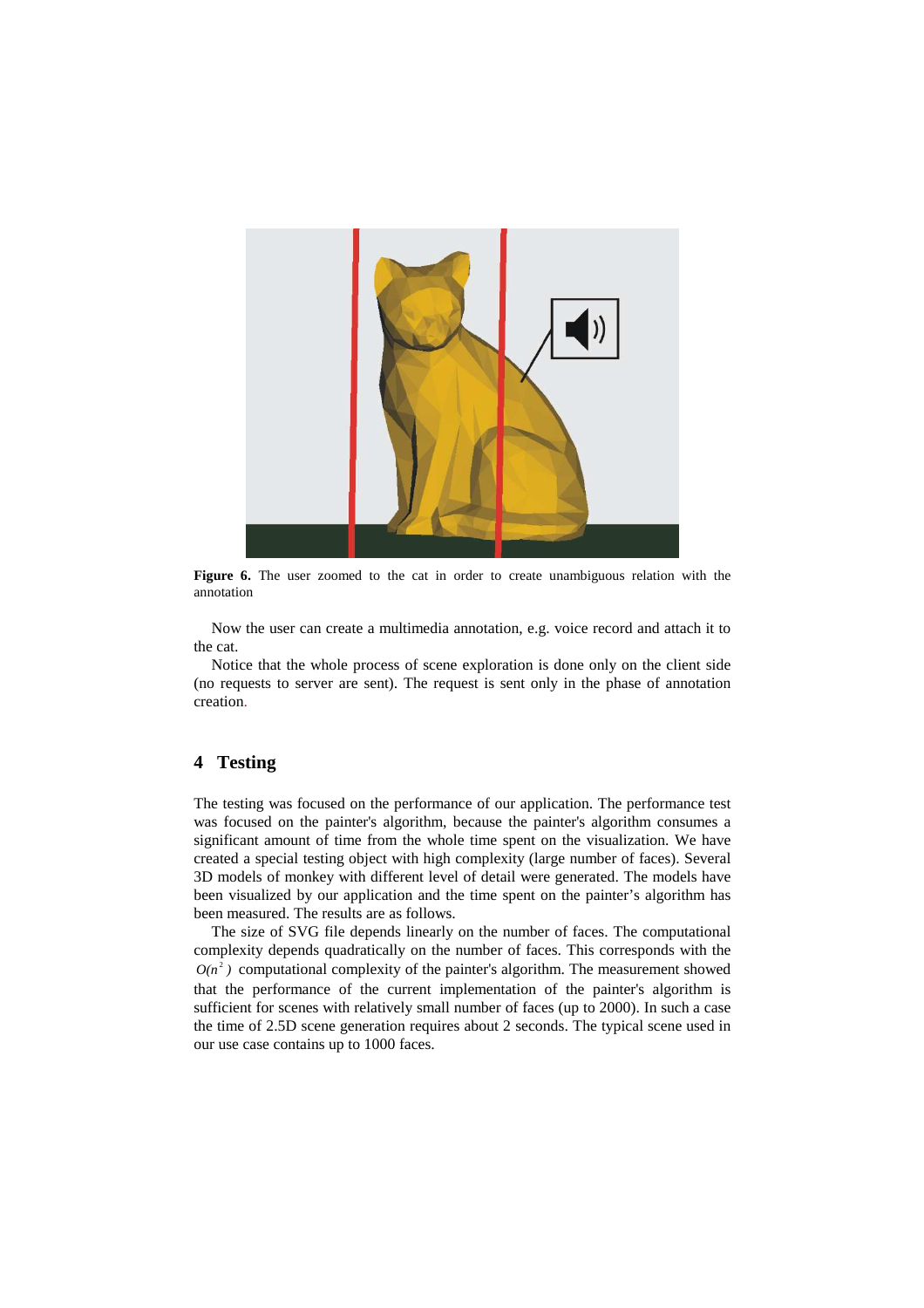We should also mention that the size of the SVG file is always larger than the size of the corresponding VRML file. The SVG file contains much more detail description of the scene, e.g. the color is stored in the SVG file for every face. In VRML is usually defined one color for whole object. The size of the file does not create any problems during data transmission as it can be compressed with high compression ratio.

### **5 Conclusion**

In this work a new visualization method of 3D scenes suitable for mobile environment has been presented. The visualization process is distributed between the server and the mobile device (client). The 3D scene is projected to 2.5D representation on the server side and this 2.5D representation is delivered through the network to the mobile device. The users can interactively change visualization modes of objects in the 2.5D scene (e.g. solid, semitransparent or wire-frame mode). The users can also zoom and pan the 2.5D scene. Moreover they can annotate the objects in the 2.5D scene. The possibility to choose various visualization modes of objects in the 2.5D scene allows the user to investigate the information normally available only in 3D representation of the scene (e.g. objects hidden around the corner).

The most important advantage of our approach described is easy interaction with the 3D scene in 2.5D representation while at the same time the possibility to investigate the structure of the 3D scene is preserved.

The functional prototype of the application was implemented, tested on various 3D scenes and the performance was measured. The measuring has proven that the performance of the prototype is satisfying for 3D scenes containing up to 2000 faces (for common mobile devices).

#### **5.1 Future Work**

The first part of the future work will be concentrated on the speeding up the painter's algorithm in order to cover other applications. Improvement will be achieved by usage of interval trees in the painter's algorithm to enable faster testing of bounding-box intersections.

The second part of the future work will be focused on user testing. The user testing should prove that users are able to explore 3D scenes in our 2.5D representation and achieve the more or less the same amount of information as when exploring the 3D scene, but in form more suitable for mobile devices and mobile environment.

The third part of the future work will be focused on utilization of the semantic description of the 3D scenes in the filtration process. The semantic description stored in the OWL [8] (Web Ontology Language) will be used for selective changes of the visualization modes of the objects in the 2D scene. The semantic description is usually application oriented - this means that the filtration process could be application driven. See an example on Figure 7.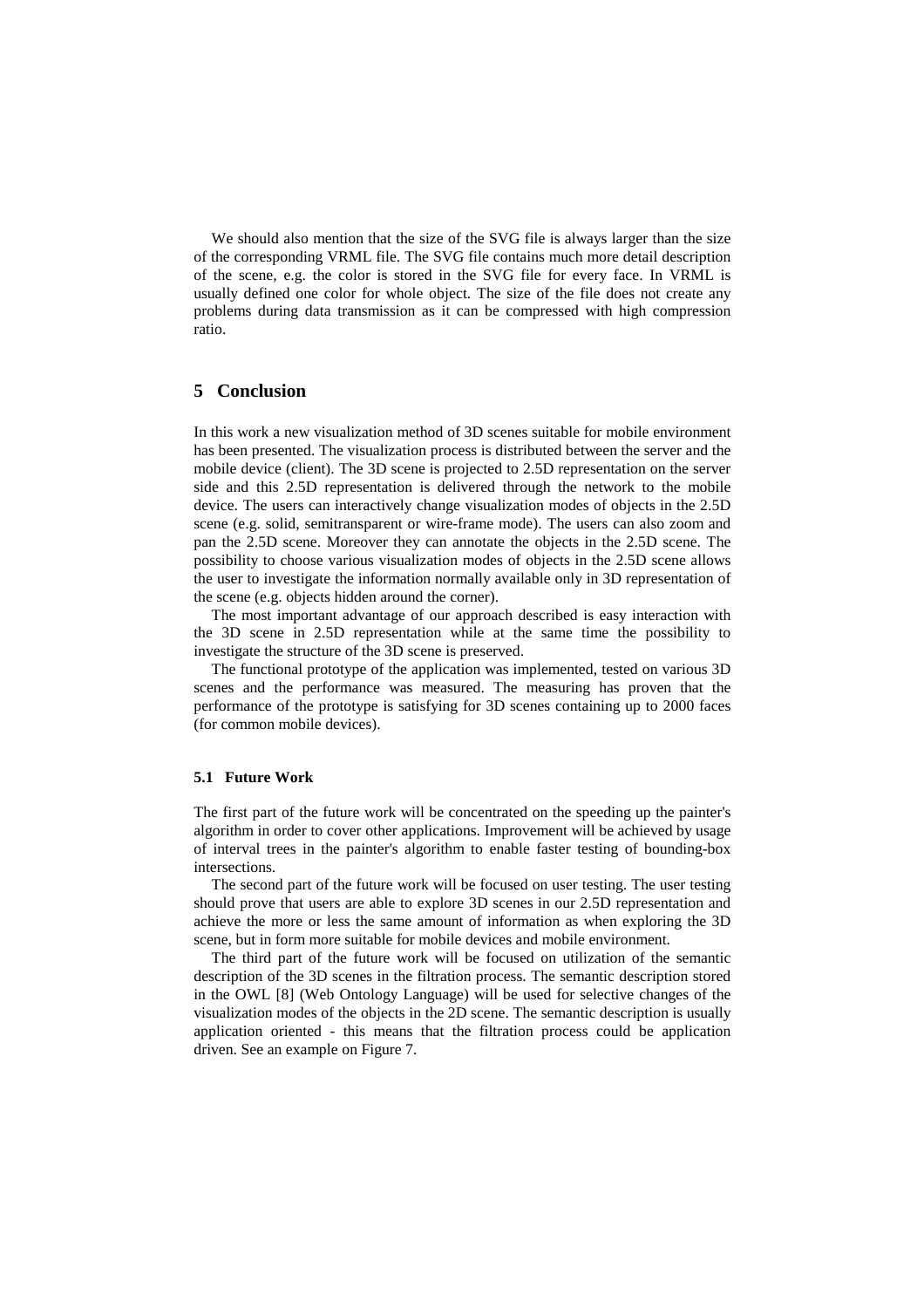

Figure 7. Some of the houses are described in semantic description as houses from 15<sup>th</sup> century. The visualization mode of these houses can be changed to highlight or suppress them.

# **Acknowledgements**

The research is running in the framework of MUMMY project (Mobile knowledge management - using multimedia-rich portals for context-aware information processing with pocket-sized computers in facility management and at construction site) and is funded by Information Society DG of European Commission (IST-2001-37365). See http://www.mummy-project.org/.

# **References**

[1] Cmolik, L. Transformation of 3D scenes to 2D for Mobile Environment*. Master Thesis*, CTU in Prague, Prague, 2005.